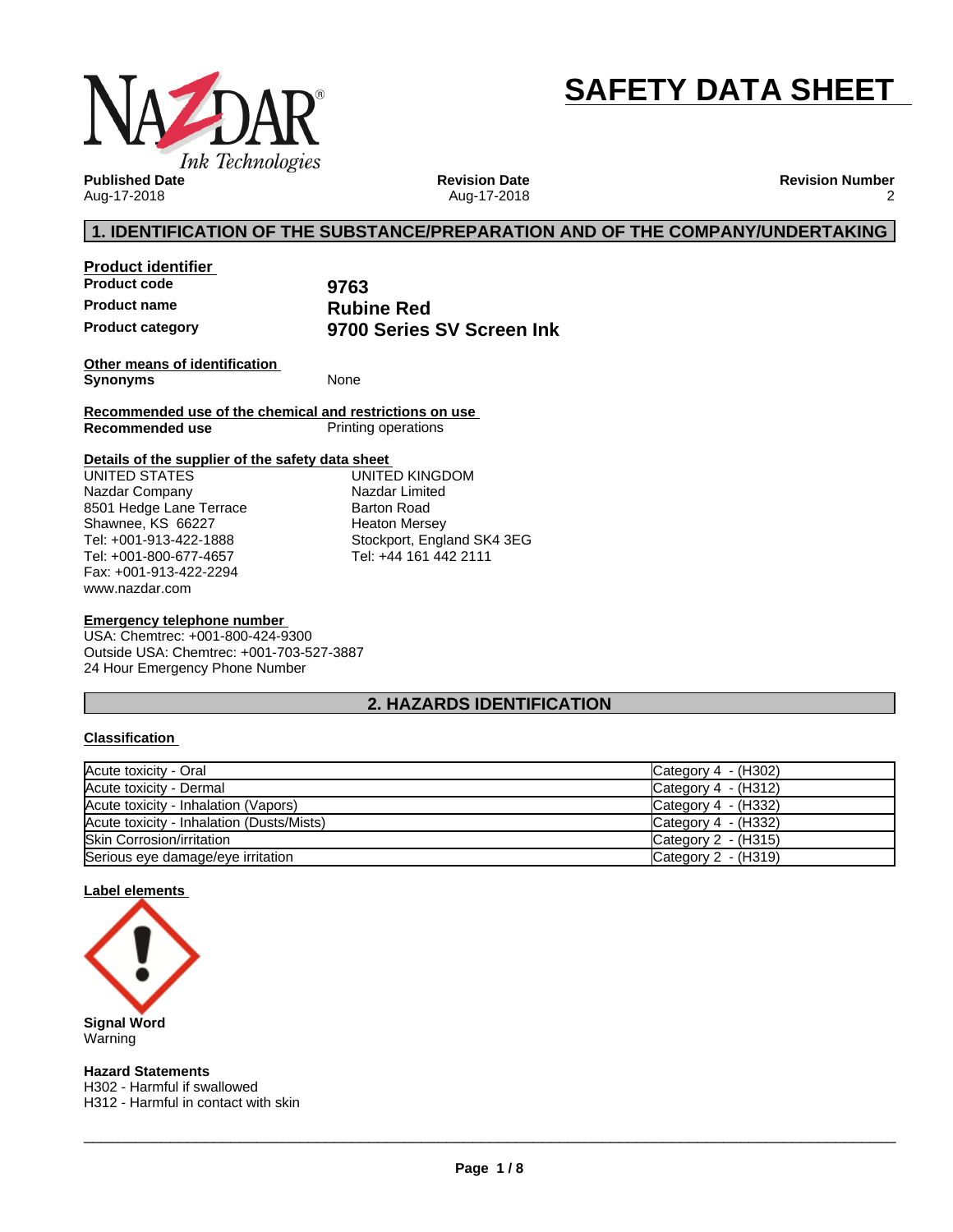H315 - Causes skin irritation

H319 - Causes serious eye irritation

H332 - Harmful if inhaled

#### **Precautionary Statements**

P264 - Wash face, hands and any exposed skin thoroughly after handling

P270 - Do not eat, drink or smoke when using this product

P330 - Rinse mouth

P261 - Avoid breathing dust/fume/gas/mist/vapors/spray

P332 + P313 - If skin irritation occurs: Get medical advice/attention

P305 + P351 + P338 - IF IN EYES: Rinse cautiously with water forseveral minutes. Remove contact lenses, if present and easy to do. Continue rinsing

 $\_$  ,  $\_$  ,  $\_$  ,  $\_$  ,  $\_$  ,  $\_$  ,  $\_$  ,  $\_$  ,  $\_$  ,  $\_$  ,  $\_$  ,  $\_$  ,  $\_$  ,  $\_$  ,  $\_$  ,  $\_$  ,  $\_$  ,  $\_$  ,  $\_$  ,  $\_$  ,  $\_$  ,  $\_$  ,  $\_$  ,  $\_$  ,  $\_$  ,  $\_$  ,  $\_$  ,  $\_$  ,  $\_$  ,  $\_$  ,  $\_$  ,  $\_$  ,  $\_$  ,  $\_$  ,  $\_$  ,  $\_$  ,  $\_$  ,

P337 + P313 - If eye irritation persists: Get medical advice/attention

P280 - Wear protective gloves/protective clothing/eye protection/face protection

#### **Hazards not otherwise classified (HNOC)**

No information available.

# **3. COMPOSITION/INFORMATION ON INGREDIENTS**

#### **Mixture**

| <b>Component</b> | <b>CAS-No</b>       | Weight %  | Trade<br><b>Secret</b> | <b>Note</b> |
|------------------|---------------------|-----------|------------------------|-------------|
| 2-Butoxyethanol  | 111-76-2            | $30 - 60$ |                        |             |
| Resin            | <b>Trade Secret</b> | $5 - 10$  |                        |             |

\*The exact percentage (concentration) of composition has been withheld as a trade secret.

# **4. FIRST AID MEASURES**

#### **Description of first aid measures**

| <b>General Advice</b> | Show this safety data sheet to the doctor in attendance.                                                                                                                                                  |
|-----------------------|-----------------------------------------------------------------------------------------------------------------------------------------------------------------------------------------------------------|
| <b>Eve Contact</b>    | Immediately flush with plenty of water. After initial flushing, remove any contact lenses and<br>continue flushing for at least 15 minutes. Get medical attention if irritation develops and<br>persists. |
| <b>Skin Contact</b>   | Wash off immediately with soap and plenty of water for at least 15 minutes. Remove<br>contaminated clothing. If irritation (redness, rash, blistering) develops, get medical attention.                   |
| <b>Inhalation</b>     | Remove person to fresh air and keep comfortable for breathing. If breathing is irregular or<br>stopped, administer artificial respiration. Get medical attention immediately.                             |
| <b>Ingestion</b>      | Do NOT induce vomiting. Never give anything by mouth to an unconscious person. Call a<br>physician or poison control center immediately.                                                                  |

#### **Most important symptoms and effects, both acute and delayed**

None under normal use conditions.

#### **Indication of any immediate medical attention and special treatment needed**

**Notes to Physician** Treat symptomatically.

# **5. FIRE-FIGHTING MEASURES**

#### **Suitable Extinguishing Media**

Foam. Carbon dioxide (CO2). Dry chemical. Water spray. Use extinguishing measures that are appropriate to local circumstances and the surrounding environment.

#### **Unsuitable Extinguishing Media**

No information available.

### **Specific Hazards Arising from the Chemical**

Thermal decomposition can lead to release of irritating gases and vapors. May emit toxic fumes under fire conditions.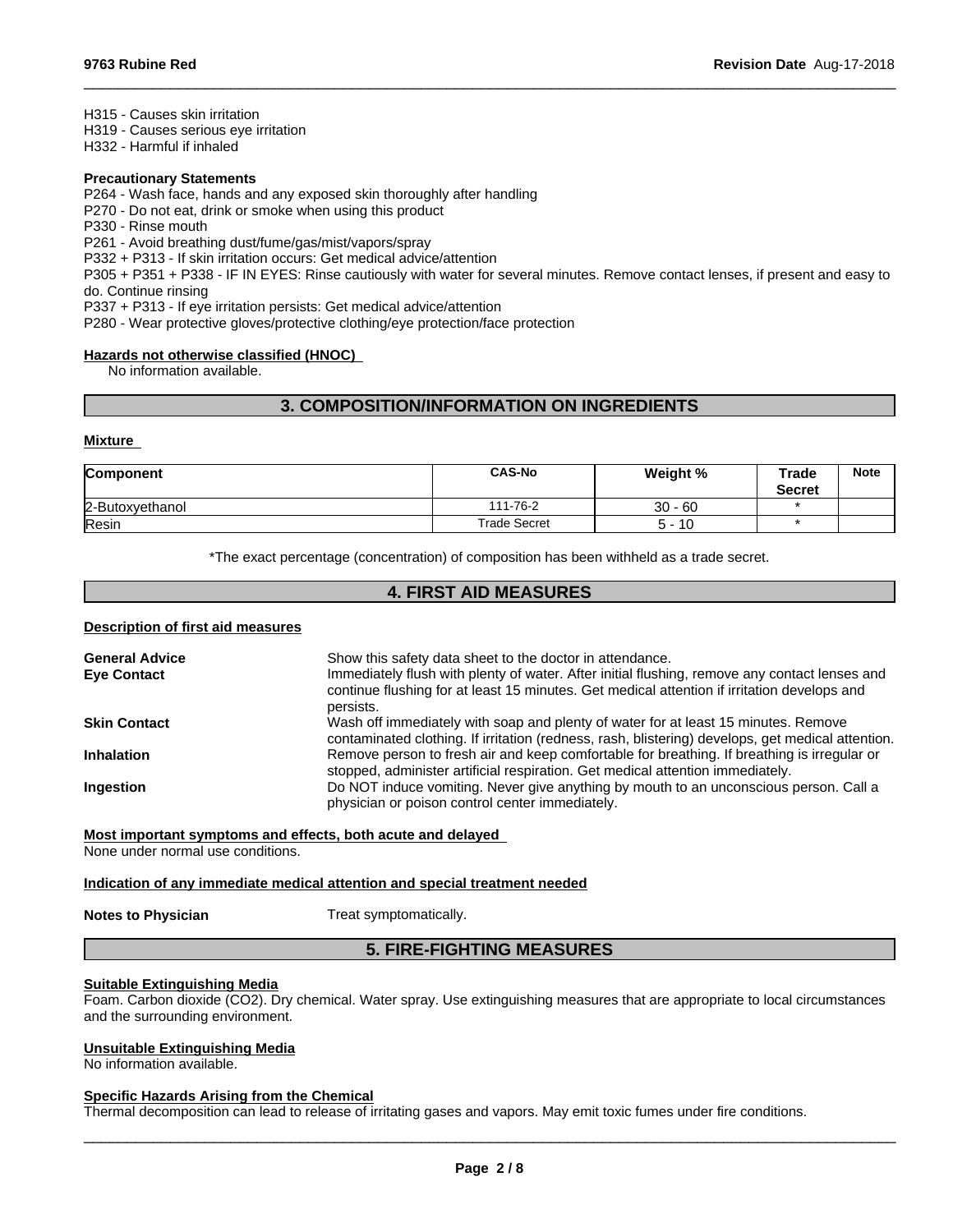#### **Protective Equipment and Precautions for Firefighters**

As in any fire, wear self-contained breathing apparatus pressure-demand, MSHA/NIOSH (approved or equivalent) and full protective gear. Cool containers / tanks with water spray. Sealed containers may rupture when heated.

# **6. ACCIDENTAL RELEASE MEASURES**

 $\_$  ,  $\_$  ,  $\_$  ,  $\_$  ,  $\_$  ,  $\_$  ,  $\_$  ,  $\_$  ,  $\_$  ,  $\_$  ,  $\_$  ,  $\_$  ,  $\_$  ,  $\_$  ,  $\_$  ,  $\_$  ,  $\_$  ,  $\_$  ,  $\_$  ,  $\_$  ,  $\_$  ,  $\_$  ,  $\_$  ,  $\_$  ,  $\_$  ,  $\_$  ,  $\_$  ,  $\_$  ,  $\_$  ,  $\_$  ,  $\_$  ,  $\_$  ,  $\_$  ,  $\_$  ,  $\_$  ,  $\_$  ,  $\_$  ,

#### **Personal precautions, protective equipment and emergency procedures**

#### **Personal Precautions** Remove all sources of ignition. Ventilate the area. Avoid contact with eyes, skin and clothing. Avoid breathing dust or vapor. Evacuate personnel to safe areas. Keep people away from and upwind of spill/leak.

#### **Environmental precautions**

Prevent product from entering drains. Prevent further leakage or spillage if safe to do so. Keep out of drains, sewers, ditches and waterways. Local authorities should be advised if significant spillages cannot be contained.

#### **Methods and material for containment and cleaning up**

Contain spillage, and then collect with non-combustible absorbent material, (e.g. sand, earth, diatomaceous earth, vermiculite) and place in container for disposal according to local / national regulations (see section 13). Use clean non-sparking tools to collect absorbed material.

## **7. HANDLING AND STORAGE**

#### **Precautions for safe handling**

| Handling | Use personal protective equipment as required. Do not eat, drink or smoke when using this<br>product. Ensure adequate ventilation. |
|----------|------------------------------------------------------------------------------------------------------------------------------------|
|          |                                                                                                                                    |

# **Conditions for safe storage, including any incompatibilities**

**Storage** Keep containers tightly closed in a dry, cool and well-ventilated place. Keep away from open flames, hot surfaces and sources of ignition. Keep container closed when not in use. Keep out of the reach of children.

**Incompatible Products** Strong acids. Strong bases. Strong oxidizing agents. Reducing agent.

# **8. EXPOSURE CONTROLS/PERSONAL PROTECTION**

#### **Control parameters**

#### **Exposure limits**

| Component<br>י יווטווע | эн -<br>.                                             |
|------------------------|-------------------------------------------------------|
| 2-Butoxy<br>ำanol      | $\sim$ $\sim$<br>ppm.<br>101N<br>. <b>.</b> .<br>1.40 |
| 7C<br>111<br>ے۔ 10۔∟   |                                                       |

| Component       | <b>OSHA PEL</b>            |  |
|-----------------|----------------------------|--|
| 2-Butoxyethanol | TWA: 50 ppm                |  |
| 111-76-2        | TWA: 240 mg/m <sup>3</sup> |  |
|                 | <b>Skin</b>                |  |
|                 |                            |  |
| Component       | <b>OSHA PEL (vacated)</b>  |  |
| 2-Butoxyethanol | TWA: 25 ppm                |  |
| 111-76-2        | TWA: 120 mg/m <sup>3</sup> |  |
|                 | Skin                       |  |
|                 |                            |  |
| Component       | <b>Ontario TWAEV</b>       |  |
| 2-Butoxyethanol | TWA: 20 ppm                |  |
| 111-76-2        |                            |  |
|                 |                            |  |

| <b>Cc</b> | -----        |
|-----------|--------------|
| $ -$      | --           |
| - --      | $\mathbf{u}$ |
| In.       | חח           |
| $\sim$    | ~~           |
| .         | ppm          |
| ⊷         | $\cdots$     |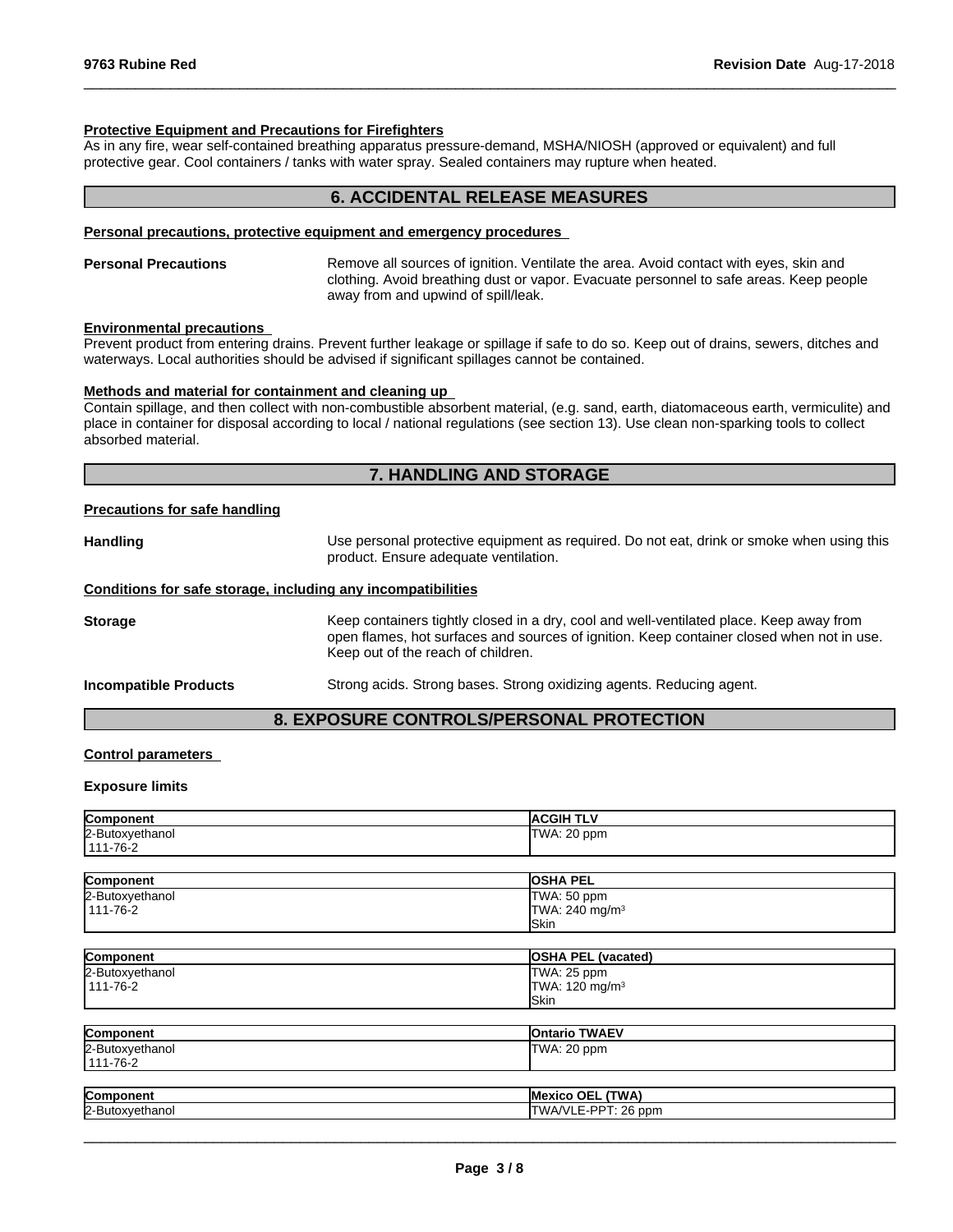| $1111 - 76 - 2$ | TWA/VLE-PPT: 120 mg/m <sup>3</sup>    |
|-----------------|---------------------------------------|
|                 | STEL/PPT-CT: 75 ppm                   |
|                 | $ISTEL/PPT-CT: 360$ ma/m <sup>3</sup> |

 $\_$  ,  $\_$  ,  $\_$  ,  $\_$  ,  $\_$  ,  $\_$  ,  $\_$  ,  $\_$  ,  $\_$  ,  $\_$  ,  $\_$  ,  $\_$  ,  $\_$  ,  $\_$  ,  $\_$  ,  $\_$  ,  $\_$  ,  $\_$  ,  $\_$  ,  $\_$  ,  $\_$  ,  $\_$  ,  $\_$  ,  $\_$  ,  $\_$  ,  $\_$  ,  $\_$  ,  $\_$  ,  $\_$  ,  $\_$  ,  $\_$  ,  $\_$  ,  $\_$  ,  $\_$  ,  $\_$  ,  $\_$  ,  $\_$  ,

# **Appropriate engineering controls**

| <b>Engineering Measures</b>           | Provide a good standard of general ventilation. Natural ventilation is from doors, windows<br>etc. Controlled ventilation means air is supplied or removed by a powered fan. Users are<br>advised to consider national Occupational Exposure Limits or other equivalent values. In<br>case of insufficient ventilation, wear suitable respiratory equipment. |  |
|---------------------------------------|--------------------------------------------------------------------------------------------------------------------------------------------------------------------------------------------------------------------------------------------------------------------------------------------------------------------------------------------------------------|--|
|                                       | Individual protection measures, such as personal protective equipment                                                                                                                                                                                                                                                                                        |  |
| <b>Eye/Face Protection</b>            | Wear safety glasses with side shields (or goggles). If splashes are likely to occur:. Wear<br>suitable face shield. Ensure that eyewash stations and safety showers are close to the<br>workstation location.                                                                                                                                                |  |
| <b>Skin Protection</b>                | Wear impervious protective clothing, including boots, gloves, lab coat, apron or coveralls,<br>as appropriate, to prevent skin contact.                                                                                                                                                                                                                      |  |
| <b>Respiratory Protection</b>         | If exposure limits are exceeded or irritation is experienced, NIOSH/MSHA approved<br>respiratory protection should be worn. Respiratory protection must be provided in<br>accordance with current local regulations.                                                                                                                                         |  |
| <b>General Hygiene Considerations</b> | Handle in accordance with good industrial hygiene and safety practice. Wash hands before<br>eating, drinking or smoking. Wash contaminated clothing before reuse. Avoid contact with<br>eyes, skin and clothing. Wear suitable gloves and eye/face protection. Regular cleaning of<br>equipment, work area and clothing is recommended.                      |  |

# **9. PHYSICAL AND CHEMICAL PROPERTIES**

| Information on basic physical and chemical properties |                     |                                  |                          |
|-------------------------------------------------------|---------------------|----------------------------------|--------------------------|
| <b>Physical State</b>                                 | Liquid              | Appearance                       | <b>Colored Liquid</b>    |
| Odor                                                  | Characteristic      | <b>Odor Threshold</b>            | No information available |
|                                                       |                     |                                  |                          |
| <b>Property</b>                                       | <b>Values</b>       | Remarks • Method                 |                          |
| рH                                                    |                     | No data available                |                          |
| <b>Melting Point / Freezing Point</b>                 |                     | No data available                |                          |
| <b>Boiling Point / Boiling Range</b>                  | $> 149$ °C / 300 °F |                                  |                          |
| <b>Flash Point</b>                                    | 62 °C / 143 °F      | Pensky Martens Closed Cup (PMCC) |                          |
| <b>Evaporation rate</b>                               |                     | No data available                |                          |
| <b>Flammability Limit in Air</b>                      |                     |                                  |                          |
| <b>Upper flammability limit</b>                       |                     | No data available                |                          |
| Lower flammability limit                              |                     | No data available                |                          |
| <b>Vapor Pressure</b>                                 |                     | No data available                |                          |
| <b>Vapor Density</b>                                  |                     | No data available                |                          |
| <b>Specific Gravity</b>                               |                     |                                  |                          |
| <b>Water Solubility</b>                               |                     | No data available                |                          |
| Solubility in other solvents                          |                     | No data available                |                          |
| Partition coefficient: n-octanol/water                |                     | No data available                |                          |
| <b>Autoignition Temperature</b>                       |                     | No data available                |                          |
| <b>Decomposition temperature</b>                      |                     | No data available                |                          |
| <b>Kinematic viscosity</b>                            |                     | No data available                |                          |
| <b>Dynamic viscosity</b>                              |                     | No data available                |                          |
|                                                       |                     |                                  |                          |
| <b>Explosive Properties</b>                           | No data available   |                                  |                          |
| <b>Oxidizing Properties</b>                           | No data available   |                                  |                          |
|                                                       |                     |                                  |                          |
| <b>Other Information</b>                              |                     |                                  |                          |
| <b>Photochemically Reactive</b>                       | No.                 |                                  |                          |
| Weight Per Gallon (Ibs/gal)                           | 8.33                |                                  |                          |
|                                                       |                     |                                  |                          |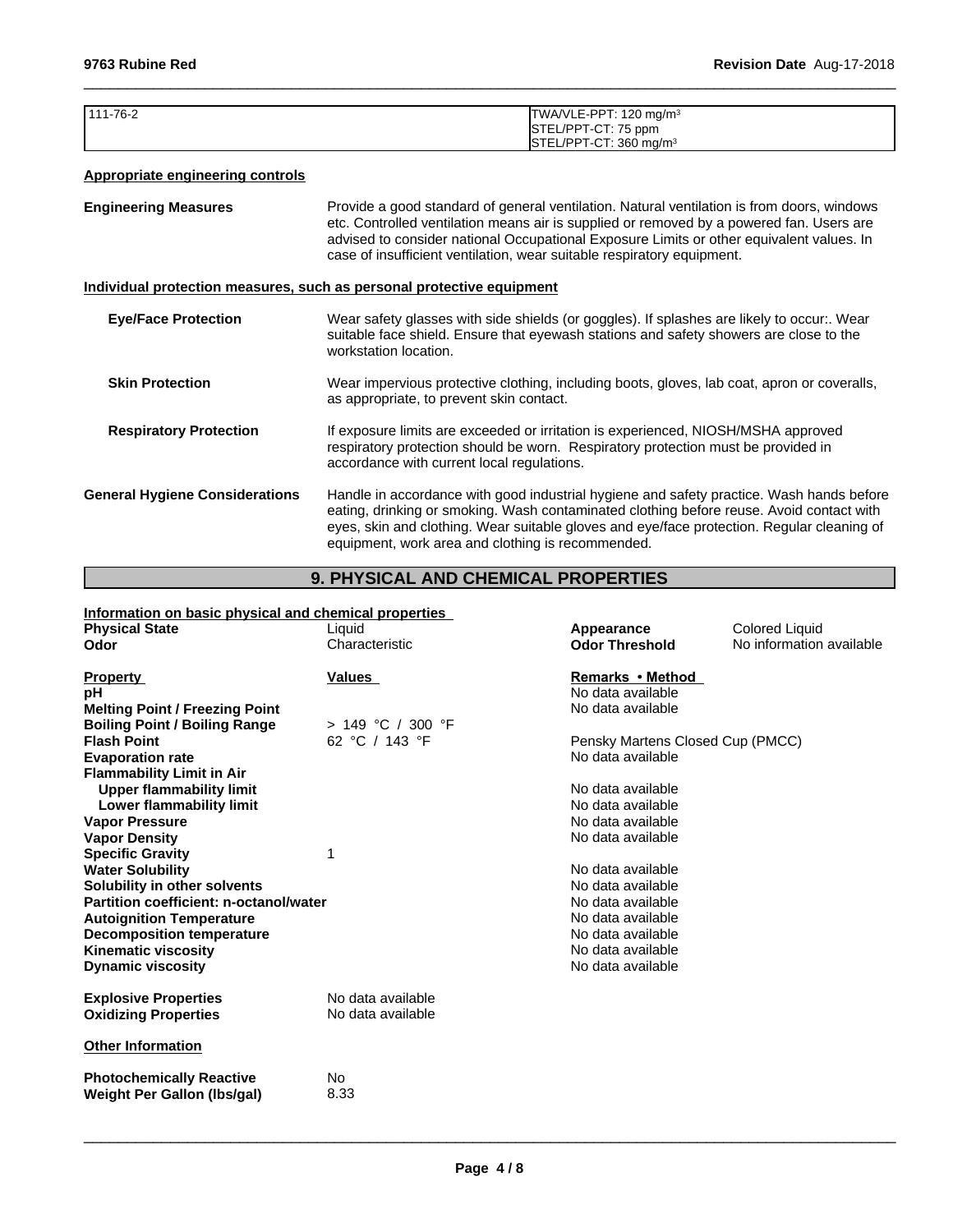| VOC by weight % | VOC by volume % | VOC Ibs/gal  | <b>VOC grams/liter</b> |
|-----------------|-----------------|--------------|------------------------|
| (less water)    | (less water)    | (less water) | (less water)           |
| 58.38           | 60.71           | 4.87         | 583.54                 |

 $\_$  ,  $\_$  ,  $\_$  ,  $\_$  ,  $\_$  ,  $\_$  ,  $\_$  ,  $\_$  ,  $\_$  ,  $\_$  ,  $\_$  ,  $\_$  ,  $\_$  ,  $\_$  ,  $\_$  ,  $\_$  ,  $\_$  ,  $\_$  ,  $\_$  ,  $\_$  ,  $\_$  ,  $\_$  ,  $\_$  ,  $\_$  ,  $\_$  ,  $\_$  ,  $\_$  ,  $\_$  ,  $\_$  ,  $\_$  ,  $\_$  ,  $\_$  ,  $\_$  ,  $\_$  ,  $\_$  ,  $\_$  ,  $\_$  ,

# **10. STABILITY AND REACTIVITY**

#### **Reactivity**

No information available.

#### **Chemical stability**

Stable under normal conditions.

#### **Possibility of Hazardous Reactions**

None under normal processing.

#### **Conditions to avoid**

Keep away from open flames, hot surfaces and sources of ignition.

# **Incompatible materials**

Strong acids. Strong bases. Strong oxidizing agents. Reducing agent.

#### **Hazardous Decomposition Products**

Thermal decomposition can lead to release of irritating gases and vapors. Carbon dioxide (CO2). Carbon monoxide.

# **11. TOXICOLOGICAL INFORMATION**

# **Information on likely routes of exposure**

| <b>Inhalation</b>   | Specific test data for the substance or mixture is not available. Harmful if inhaled. (based on |
|---------------------|-------------------------------------------------------------------------------------------------|
|                     | components).                                                                                    |
| <b>Eve Contact</b>  | Specific test data for the substance or mixture is not available.                               |
| <b>Skin Contact</b> | Specific test data for the substance or mixture is not available. Harmful in contact with skin. |
|                     | (based on components).                                                                          |
| Ingestion           | Specific test data for the substance or mixture is not available. Harmful if swallowed. (based  |
|                     | on components).                                                                                 |

| Component                         | <b>Oral LD50</b>    |
|-----------------------------------|---------------------|
| 2-Butoxyethanol<br>$111 - 76 - 2$ | $= 470$ mg/kg (Rat) |
|                                   |                     |
| Component                         | <b>IDermal LD50</b> |

| <b>POULDOLIGIK</b> | סטעם וסטרוסטו          |
|--------------------|------------------------|
| 2-Butoxyethanol    | Rabbit<br>$= 99$ mg/kg |
| 1111-76-2          |                        |
|                    |                        |

| Component       | <b>Inhalation LC50</b>       |
|-----------------|------------------------------|
| 2-Butoxyethanol | ′ Rat ) 4 h<br>$= 450$ ppm   |
| $ 111 - 76 - 2$ | $'$ Rat ) 4 h<br>$= 486$ ppm |

#### **Information on toxicological effects**

**Symptoms** Specific test data for the substance or mixture is not available.

# **Delayed and immediate effects as well as chronic effects from short and long-term exposure**

| <b>Skin corrosion/irritation</b> | Specific test data for the substance or mixture is not available. Causes skin irritation (pain,  |
|----------------------------------|--------------------------------------------------------------------------------------------------|
|                                  | redness and swelling). (based on components).                                                    |
| Eye damage/irritation            | Specific test data for the substance or mixture is not available. Causes serious eye irritation. |
|                                  | (based on components).                                                                           |
| <b>Irritation</b>                | Specific test data for the substance or mixture is not available.                                |
| <b>Corrosivity</b>               | Specific test data for the substance or mixture is not available.                                |
| <b>Sensitization</b>             | Specific test data for the substance or mixture is not available.                                |
| <b>Mutagenic Effects</b>         | Specific test data for the substance or mixture is not available.                                |
| <b>Carcinogenic effects</b>      | Specific test data for the substance or mixture is not available.                                |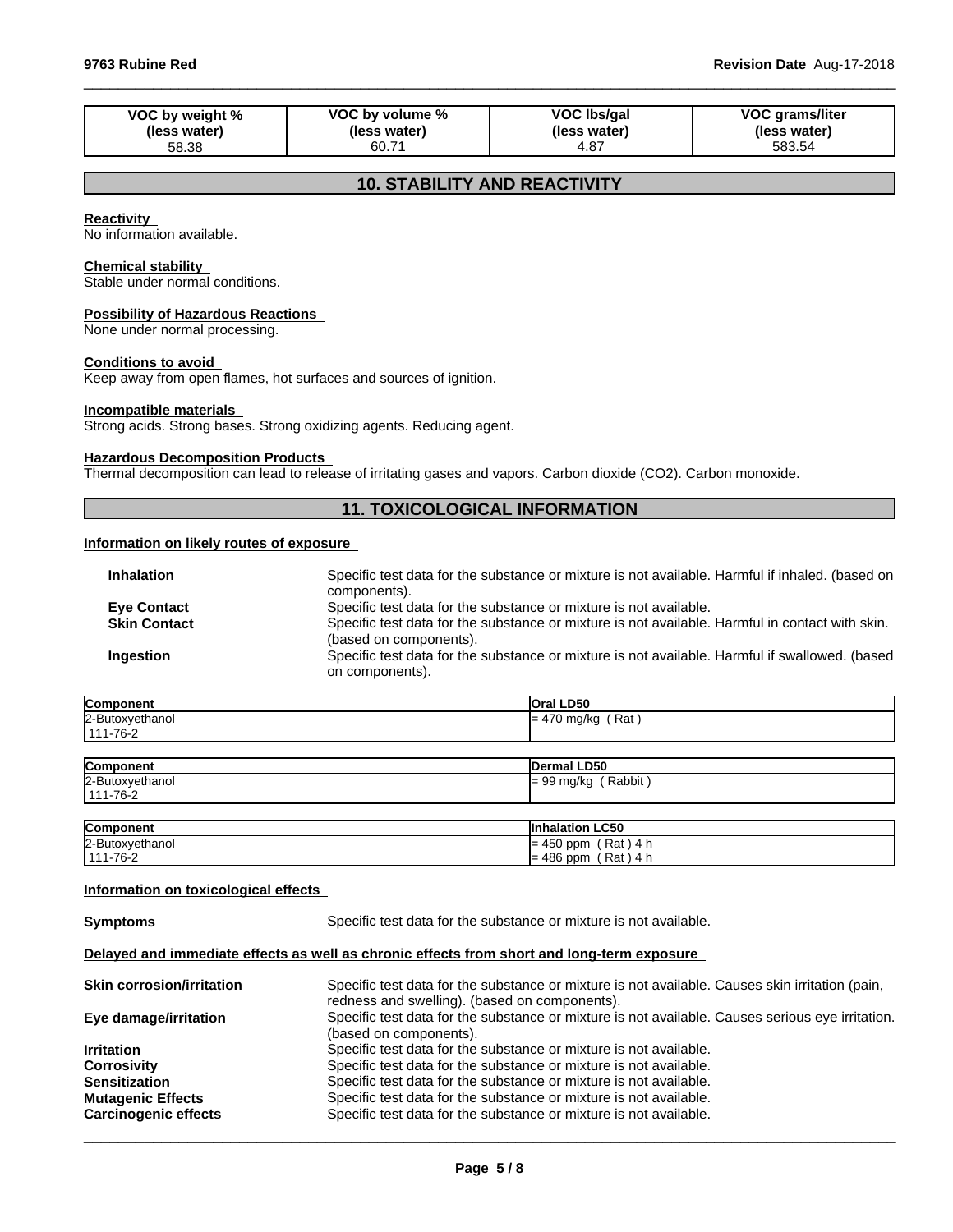| <b>Reproductive Effects</b><br><b>STOT - single exposure</b><br><b>STOT - repeated exposure</b> | Specific test data for the substance or mixture is not available.<br>Specific test data for the substance or mixture is not available.<br>Specific test data for the substance or mixture is not available. |  |
|-------------------------------------------------------------------------------------------------|-------------------------------------------------------------------------------------------------------------------------------------------------------------------------------------------------------------|--|
| <b>Chronic Toxicity</b><br><b>Aspiration hazard</b>                                             | Specific test data for the substance or mixture is not available<br>Specific test data for the substance or mixture is not available.                                                                       |  |
| Carcinogenicity                                                                                 | The table below indicates whether each agency has listed any ingredient as a carcinogen.                                                                                                                    |  |
| <b>Component</b>                                                                                | <b>IACGIH</b>                                                                                                                                                                                               |  |
| 2-Butoxyethanol<br>111-76-2                                                                     | IA3                                                                                                                                                                                                         |  |

 $\_$  ,  $\_$  ,  $\_$  ,  $\_$  ,  $\_$  ,  $\_$  ,  $\_$  ,  $\_$  ,  $\_$  ,  $\_$  ,  $\_$  ,  $\_$  ,  $\_$  ,  $\_$  ,  $\_$  ,  $\_$  ,  $\_$  ,  $\_$  ,  $\_$  ,  $\_$  ,  $\_$  ,  $\_$  ,  $\_$  ,  $\_$  ,  $\_$  ,  $\_$  ,  $\_$  ,  $\_$  ,  $\_$  ,  $\_$  ,  $\_$  ,  $\_$  ,  $\_$  ,  $\_$  ,  $\_$  ,  $\_$  ,  $\_$  ,

## **Numerical measures of toxicity - Product Information**

**Unknown Acute Toxicity** 0 % of the mixture consists of ingredient(s) of unknown toxicity

# **The following values are calculated based on chapter 3.1 of the GHS document**

**ATEmix** (oral) **ATEmix (dermal)**1,887.00 mg/kg mg/l **ATEmix (inhalation-dust/mist)** 2.60 mg/l **ATEmix (inhalation-vapor)** 19.00 mg/l

# **12. ECOLOGICAL INFORMATION**

#### **Ecotoxicity**

Specific test data for the substance or mixture is not available.

0 % of the mixture consists of component(s) of unknown hazards to the aquatic environment

| Component                     | ∙ısh                                                                                    |
|-------------------------------|-----------------------------------------------------------------------------------------|
| 2-Butox<br><u>toxvethanol</u> | C <sub>50</sub><br>2950<br>l96h<br>ma/L<br>∟epomis<br>s macrochirus:<br>$\cdot$ $\cdot$ |
| $1 - 76 - 2$<br>444           | $\mathsf{L}$ C50<br>1490<br>l96h<br>(static)<br>ma/L<br>s macrochirus:<br>Lepomis<br>-  |

| Component       | lCrustacea                          |
|-----------------|-------------------------------------|
| 2-Butoxyethanol | 48h EC50 Daphnia magna: > 1000 mg/L |
| $111 - 76 - 2$  |                                     |

## **Persistence and Degradability**

No information available.

#### **Bioaccumulation**

No information available

| Component<br>11 C I I L           | $\cdots$<br><b>coetricient</b> |
|-----------------------------------|--------------------------------|
| 2-Butox<br>kvethanol              | $\sim$<br><br>IV.O             |
| 7C<br>444<br>$\sim$ $\sim$ $\sim$ |                                |

## **Other adverse effects**

No information available

**Waste treatment methods**

# **13. DISPOSAL CONSIDERATIONS**

| waste treatment methods       |                                                                                                   |
|-------------------------------|---------------------------------------------------------------------------------------------------|
| <b>Waste Disposal Methods</b> | Contain and dispose of waste according to local regulations.                                      |
| <b>Contaminated Packaging</b> | Empty containers should be taken to an approved waste handling site for recycling or<br>disposal. |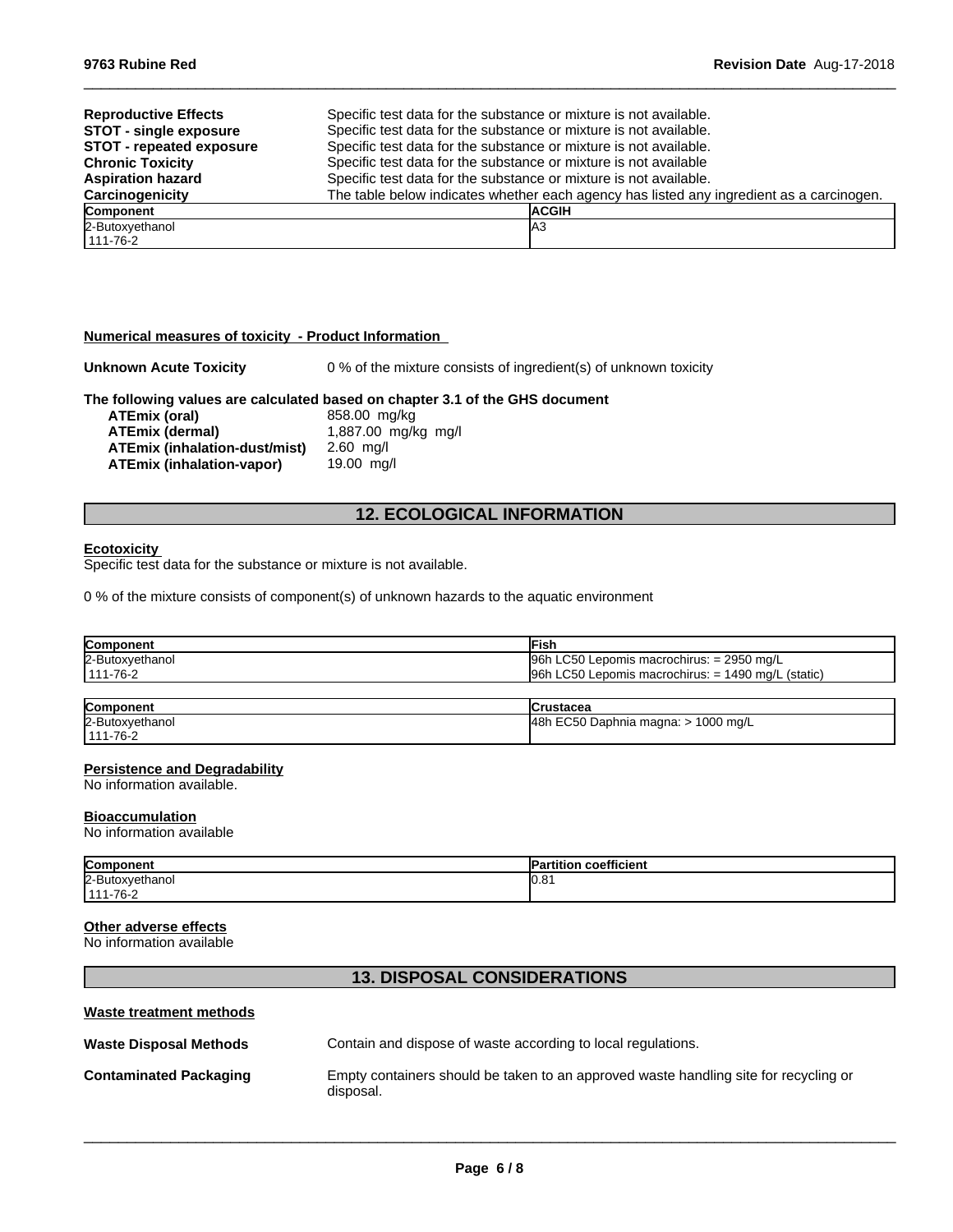# **14. TRANSPORT INFORMATION**

 $\_$  ,  $\_$  ,  $\_$  ,  $\_$  ,  $\_$  ,  $\_$  ,  $\_$  ,  $\_$  ,  $\_$  ,  $\_$  ,  $\_$  ,  $\_$  ,  $\_$  ,  $\_$  ,  $\_$  ,  $\_$  ,  $\_$  ,  $\_$  ,  $\_$  ,  $\_$  ,  $\_$  ,  $\_$  ,  $\_$  ,  $\_$  ,  $\_$  ,  $\_$  ,  $\_$  ,  $\_$  ,  $\_$  ,  $\_$  ,  $\_$  ,  $\_$  ,  $\_$  ,  $\_$  ,  $\_$  ,  $\_$  ,  $\_$  ,

| Note:                       | This information is not intended to convey all specific transportation requirements relating to<br>this product. Transportation classifications may vary by container volume and may be<br>influenced by regional or country variations in regulations. Additional transportation<br>information can be found in the specific regulations for your mode of transportation. It is the<br>responsibility of the transporting organization to follow all applicable laws, regulations and<br>rules relating to the transportation of the material. |
|-----------------------------|-------------------------------------------------------------------------------------------------------------------------------------------------------------------------------------------------------------------------------------------------------------------------------------------------------------------------------------------------------------------------------------------------------------------------------------------------------------------------------------------------------------------------------------------------|
| <b>DOT</b>                  | Not regulated                                                                                                                                                                                                                                                                                                                                                                                                                                                                                                                                   |
| <b>Proper Shipping Name</b> | Printing Ink                                                                                                                                                                                                                                                                                                                                                                                                                                                                                                                                    |
| ICAO / IATA / IMDG / IMO    | Not Regulated                                                                                                                                                                                                                                                                                                                                                                                                                                                                                                                                   |
| <b>Proper Shipping Name</b> | Printing Ink                                                                                                                                                                                                                                                                                                                                                                                                                                                                                                                                    |

# **15. REGULATORY INFORMATION**

#### **International Inventories**

All components are listed on the TSCA Inventory. For further information, please contact:. Supplier (manufacturer/importer/downstream user/distributor).

# **U.S. Federal Regulations**

# **SARA 313**

Section 313 of Title III of the Superfund Amendments and Reauthorization Act of 1986 (SARA). This product contains a chemical or chemicals which are subject to the reporting requirements of the Act and Title 40 of the Code of Federal Regulations, Part 372.

| Component       | <b>CAS-No</b>            | Weight %         | <b>SARA</b><br>-949<br>Threshold<br><b>Values</b> |
|-----------------|--------------------------|------------------|---------------------------------------------------|
| 2-Butoxyethanol | .1-76- <sup>-</sup><br>. | $30 - 60$<br>ັບປ |                                                   |

# **Clean Air Act,Section 112 Hazardous Air Pollutants (HAPs) (see 40 CFR 61)**

This product contains the following substances which are listed hazardous air pollutants (HAPS) under Section 112 of the Clean Air Act:.

| <b>Comp</b><br>.<br>ิ∖onen | ↑S-No<br>-- | <b>Weigh</b><br>О. |
|----------------------------|-------------|--------------------|
| 2-But<br>ethano<br>۵۷.۳    | 7C<br>ັບ 2  | 30<br>$\sim$<br>ხს |

# **U.S. State Regulations**

| Component       | <b>Massachusetts</b><br><b>Right To Know</b> |
|-----------------|----------------------------------------------|
| 2-Butoxyethanol |                                              |
| 111-76-2        |                                              |

| Component       | <b>Minnesota</b><br><b>Right To Know</b> |
|-----------------|------------------------------------------|
| 2-Butoxyethanol |                                          |
| $111 - 76 - 2$  |                                          |

| Component       | New Jersey<br><b>Right To Know</b> |
|-----------------|------------------------------------|
| 2-Butoxyethanol |                                    |
| $111 - 76 - 2$  |                                    |

| Component                         | Pennsylvania<br><b>Right To Know</b> |
|-----------------------------------|--------------------------------------|
| 2-Butoxyethanol<br>$111 - 76 - 2$ |                                      |

## **California Prop. 65**